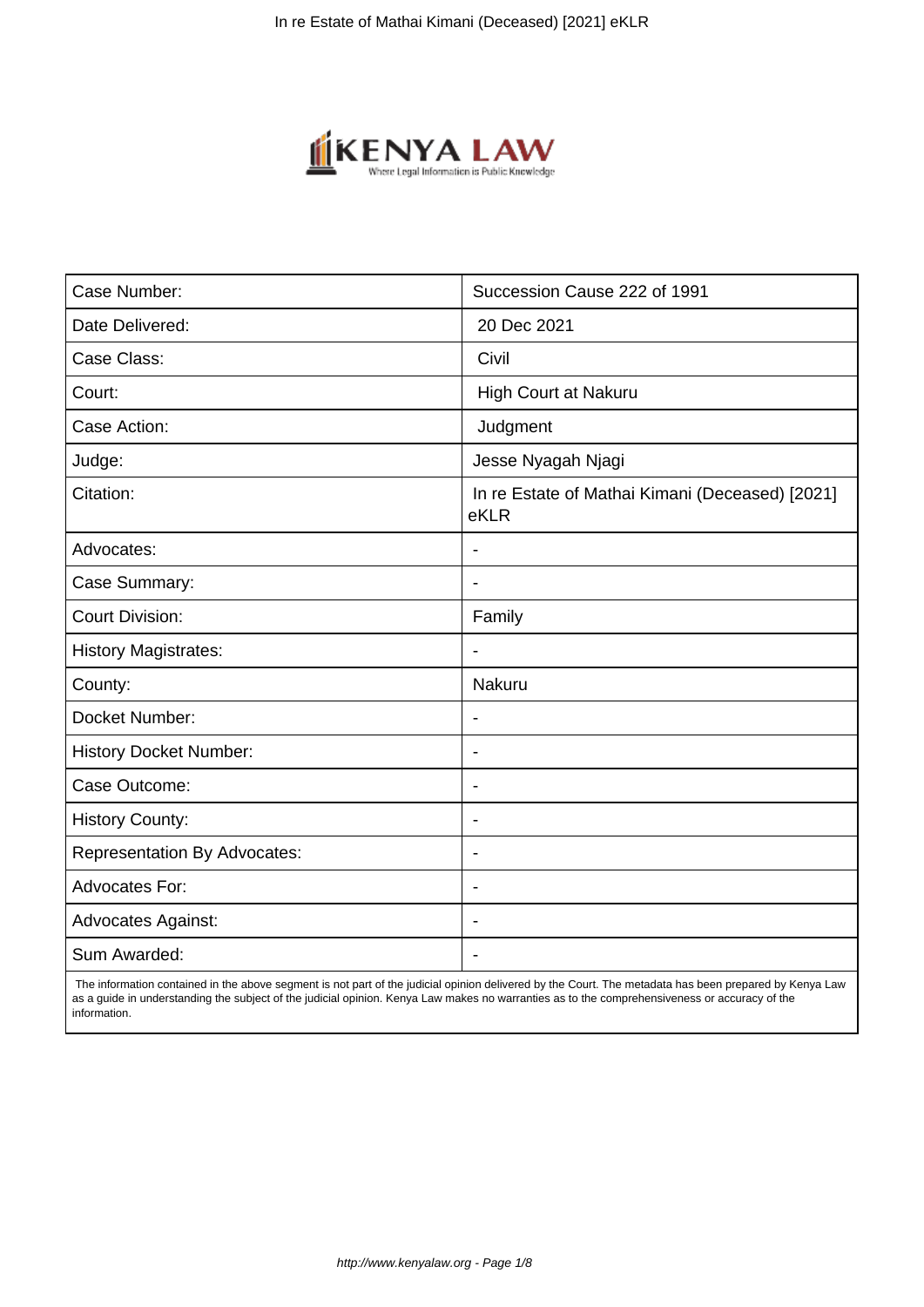# **REPUBLIC OF KENYA**

# **IN THE HIGH COURT OF KENYA AT NAKURU**

### **SUCCESSION CAUSE NO. 222 OF 1991**

### **IN THE MATTER OF THE ESTATE OF THE LATE MATHAI KIMANI (DECEASED)**

**PERIS WANJA KIMEMIA........................................................................APPLICANT**

# **-VERSUS-**

# **MARY NJERI KIMEMIA...................................................................RESPONDENT**

# **JUDGMENT**

1. The exact date of the Deceased's death is contested, but both parties agree that he died intestate sometime in 1969. This Succession Cause was filed by Kimemia Mwaniki (Mwaniki), a son to the Deceased. Mwaniki later died in 1993 and his widow, the Respondent herein, took over the Cause and was substituted as the Administrator of the Deceased's estate. She was issued with a Grant of Letters of Administration on 12/11/2008 and the same were confirmed on 18/02/2011.

2. In the Petition for Letters of Administration intestate, Mwaniki named himself and three others as the beneficiaries of the estate of the Deceased. The other three are:

a. Njenga Mwaniki – who is described as an "adult."

b. John Kimemia Mwaniki – who is described as an "adult son."

c. Wanjiku Mwaniki – described as "widow."

3. Mwaniki does not explain why he thought he had priority to file for the Letters of Administration especially when the widow of the Deceased was still alive. There is no evidence that the other three beneficiaries consented to the filing or were informed about the filing. Suffice it to say that, as aforesaid, Mwaniki died on 13/03/1993. His wife, the Respondent, brought an application under Section 76(e) of the Law of Succession Act, to be substituted as the Administrator.

4. In her Application to be substituted as the Administrator to the estate herein, the Respondent did not name or serve the original three other beneficiaries of the estate. Instead, the Respondent attached a letter from the Chief of Turi Location in Nakuru County naming the Respondent's children as beneficiaries to the estate of Mwaniki. So, while this Succession Cause relates to the Deceased herein (Mathai Kimani), the Chief's letter the Respondent attached to justify substitution was with respect, not to the estate of the Deceased herein, but to the estate of Mwaniki.

5. Having secured the substitution as an Administrator, the Respondent was granted the Certificate of Grant of Letters of Administration Intestate. He thereafter applied for the confirmation of the Grant. In her Summons for Confirmation of the Grant, the Respondent names six beneficiaries and attaches a Consent to Confirmation of Grant signed by all six. The six named beneficiaries are the children of the Respondent. None of the original three other beneficiaries identified in the Original Petition for Letters of Administration Intestate were named as beneficiaries. There is also no evidence that they were informed or were aware of the proceedings.

6. The Respondent identifies only one asset as available for distribution, namely, the parcel of land known as LR Dagoretti/Riruta/S.642 ("Suit Property"). She indicates in her application that all the beneficiaries have consented to the whole share being transmitted to her.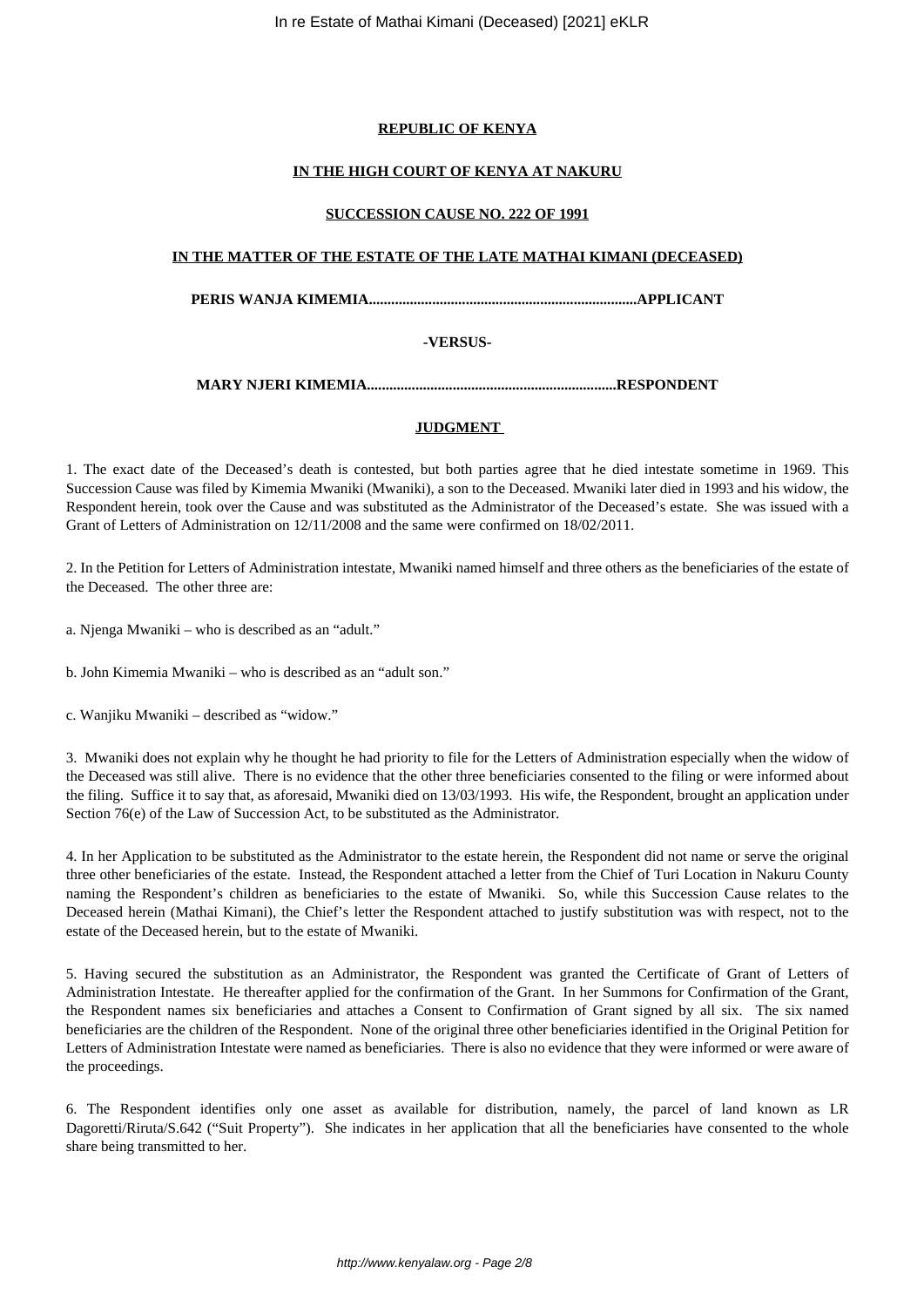7. The Certificate of Confirmation of Grant was issued by Justice Anyara Emukule on 18/02/2011.

8. There was a lull in activity until 24/11/2017 when Peris Wanja Kimemia (the "Applicant"), suing in her capacity as the Administrator of the Estate of the Late John Kimemia Mathai ("John") filed the instant Application.

9. The Applicant is a widow to John. The Applicant is the Administrator of John's estate, *vide* the Certificate of Confirmation of Grant issued in *Nairobi Succession Cause No. 2900 of 2008*. As alluded to above, John was also a son to the Deceased herein. As such, John and Mwaniki were siblings. John had been identified in the original Petition for Letters of Administration filed herein by Mwaniki as one of the beneficiaries as described above.

10. The Applicant has brought the present Summons for Revocation of Grant seeking the following orders:

1. *Spent*

*2. Spent*

*3. Spent*

*4. THAT the confirmed grant of letters of administration intestate purportedly granted to MARY NJERI KIMEMIA sued as the Respondent herein, issued on 18th February 2011 be hereby revoked by this Honourable Court.*

*5. THAT the Honourable Court be and is hereby pleased to issue a Declaration to the effect that the Applicant herein is the bona fide Administrator over the property known as DAGORETTI/RIRUTA/S.642 by virtue of the Certificate of Confirmation of Grant issued to her and dated 16th January 2012*

*6. THAT this Honourable Court do issue an order of injunction to compel MARY NJERI KIMEMIA to transfer the property known as DAGORETTI/RITUTA/S.642 in the name of the Applicant herein and more specifically PERIS WANJA KIMEMIA.*

7. *THAT the cost of this Application be jointly and severally borne by the Respondents herein.* 

11. At the hearing of the Application, the parties agreed to adopt their witness statements and affidavits and be cross examined on the same. In this Judgment the Applicant's witnesses have been identified with the appellation 'PW' while the Respondent's witnesses are identified as 'DW' .

12. PW1 was Peris Wanja Kimemia, the Applicant. She adopted her Affidavits of 24/11/2017 and 17/06/2019 in which she stated that she got married to John Kimemia Mathai on 13/09/1983 and moved into his house on Dagoretti/Riruta/S.642*.* After their marriage, they developed the property together; erecting a one-bedroom house for themselves and 30 rental units. They paid all the necessary statutory dues to the government in relation to the property which she stated she continues to pay to date.

13. The Applicant deposed that after her husband's death on 09/08/2006, he was buried on the subject property at the wishes of his family. She stated that her husband had occupied the property since 1971, after inheriting it from his father. This inheritance she said was effected by a letter from Limuru elders from Kihingo village, addressed to the Commissioner of Lands. The letter sought to divide the property of the Deceased.

14. She contended that the Deceased herein having been polygamous had divided land to the two houses, with her late husband and his brother allocated land in Riruta and Timboroa and the other siblings allocated land in Elburgon.

15. The Applicant contended further that her late husband was the first born yet him and the Deceased's children from the 1<sup>st</sup> House were excluded at the filing of Petition. She deposed that her husband had tried to obtain Letter of Administration of the Deceased's estate but died before he could obtain a Death Certificate. After the death of her husband, the Applicant said she became the administrator of his estate and proceeded to follows up on the status of the land from the Lands Registry in April 2013, where she obtained a copy of the Green Card showing that the property still belonged to the Deceased herein. It was until 07/10/2017 when she was approached by one Elijah Kamuyu and an unknown woman who were inquiring about the sale of the property.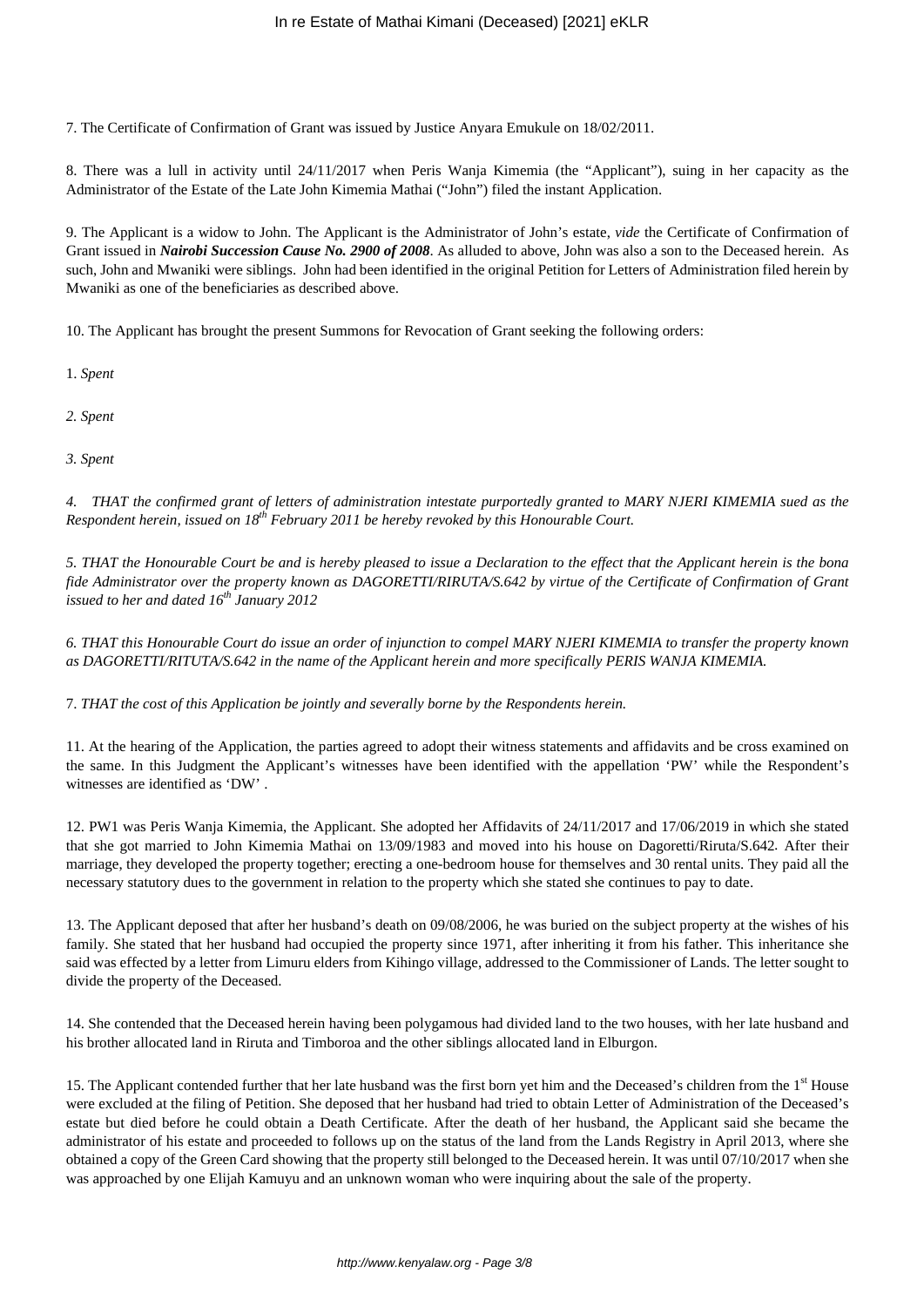16. Later, on 10/10/2017, through a search conducted by her advocates she learnt that the property was registered to the Respondent and a title had been issued on 30/03/2017. Her advocates wrote to the Registrar of Lands, for a restriction to be placed on the property, but there was no response. On 16/09/2017, the said Elijah Kamuyu informed her that he had authority from the Respondent to sell the land. It was upon visiting the Lands Registry that her advocates learnt of the present succession cause.

17. The Applicant deposed that despite being aware that her and her late husband were residing on the property, the Respondent maliciously excluded them from the succession proceedings, yet they would have wished to participate in the same. According to the Applicant, the proceedings leading to the Respondent being appointed Administrator were meant to disinherit her late husband and the grant was obtained fraudulently through making false statements. For instance, she denied that the Deceased died on 12/09/1969 at Lengalo Forest but rather he died on 05/07/1969 at Singaro Forest, Nandi District.

18. Another material fact the Respondent alleged was concealed was that the Deceased had other surviving beneficiaries and the Suit Property had been allocated to her late husband. According to the Applicant, the Respondent had no authority to be Administrator of the Deceased's estate and transferring the property to herself amounts to intermeddling. She denied the allegation that her and her family had been asked to vacate the premises and expressed her apprehension that the Respondent would dispose the property unless this Court intervened.

19. In her further Affidavit dated 14/06/2018, the Applicant contended that both Dagoretti/Riruta/S.642 and Dagoretti/RirutaA/S.62 were gifted to her late husband by the Deceased and that the Respondent's husband was allocated land in Elburgon. She insisted that she has been living on the subject property and had even improved the rental units thereupon. She pointed to the Chief's letter from Ngando Location, which she said corroborated that she has been living on the property. She testified that the discrepancy in the Title indicated on the Certificate of Confirmation of Grant for John was due to a typographical error.

20. On cross examination, the Respondent denied knowing the existence of Dagoretti/RirutaA/S.62 or that her husband was aware of the Succession proceedings.

21. PW2 was Mary Muthoni Njenga ("Mary"). She adopted her affidavit dated 14/06/18. Her deposition was to the effect that she knew John and became friends with him when she moved to the neighbourhood of the Suit Property. She deposed that the late John Kimemia often told her that he had inherited the land from his father who often visited him on the property. She stated that she had never heard of anyone else claiming the subject land and that upon John's death, his wife- the Applicant and her children had continued to live there and that the Respondent was unknown to her.

22. On cross examination Mary said she would not know everyone who visited the Applicant and what claims they would have (on the property).

23. DW1 was Mary Njeri Kimemia, the Respondent. She adopted her Replying Affidavit dated 15/05/208 in which she stated that the Deceased died on 12/09/1969 and at the time of his demise left among other properties; Dagoretti/RirutaA/S.62 and Dagoretti/Riruta/S.642. According to the Respondent Dagoretti/Riruta/S.62 was gifted to John while Dagoretti/Riruta/S.642 was gifted to Mwaniki, who failed to transfer it to himself during his lifetime.

24. The Respondent testified that John took advantage of Mwaniki living in Elburgon and unlawfully took Dagoretti/Riruta/S.642 having disposed Dagoretti/Riruta/S.62. She denied that the land in Elburgon was bequeathed to John by the Deceased but that her husband lived in a Settlement Scheme. The Respondent also denied that the late John was buried on the subject property but rather at Chemere Village in Timboroa. She faulted the Applicant's attestation to events surrounding the property before 1983 when she -the Applicant got married to John.

25. She also questioned the reliability of the letter from the Elders purporting to grant the parcel of land to John in the absence of a valid will. The Respondent deposed that after learning that the Applicant had taken possession of the subject property, they registered a caution over the same.

26. According to her, the late John lived in Trans Nzoia as shown in his Death Certificate and there was no evidence that he indeed resided on the subject property. She also pointed to the description of the property in the Certificate of Confirmation of Grant in the Estate of John Kimemia Mathai's as L. R Dagoretti/Kangemi 642 and not Dagoretti/ Riruta/S. 642. She contended that her late husband at the time of obtaining the Grant herein advertised the same in the Kenya Gazette and there was no objection from the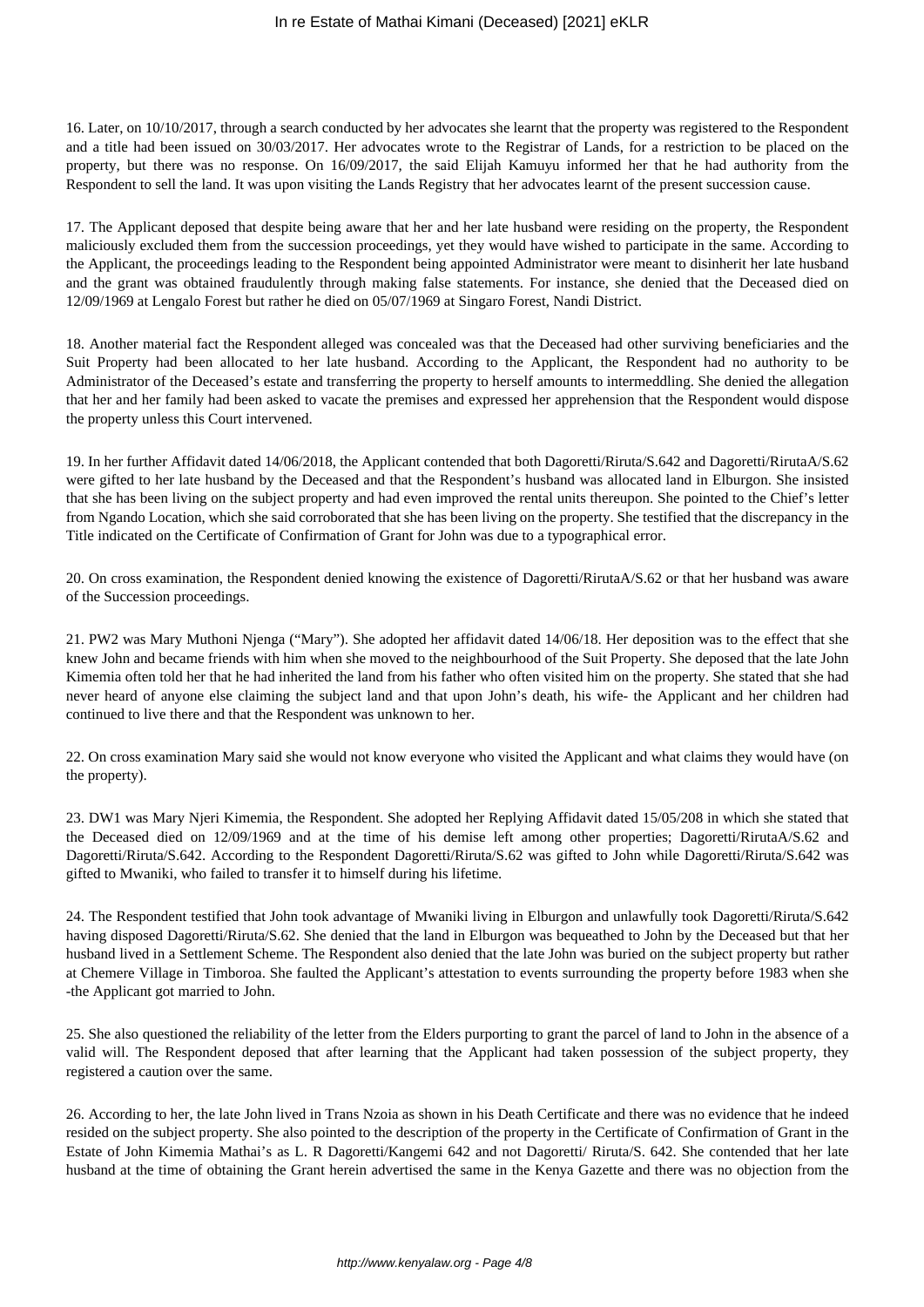Applicant or an attempt to have the Deceased's estate administered.

27. To the Respondent, order 3 and 6 of the Applicant's Summons cannot be granted by this Court, being a Probate Court. She stated that despite several attempts to evict the Applicant, the Applicant and her late husband refused to vacate the subject property to date.

28. On cross examination, she testified that the land in Elburgon was given to them by the President. She testified further that her husband had one other sibling and the 2<sup>nd</sup> wife had four children, but she was not aware if the other children were included in the proceedings and when the matter came up for confirmation not all of them came. She testified that she did not include the other properties of the Deceased because they were given to the Deceased's other children.

29. She said that she paid (rates) for the property but did not have proof of the same since her deceased husband paid for the same.

30. DW2 was Margaret Wairimu Kimemia ("Margaret") who adopted her Affidavit dated 24/06/2019. Margaret is the daughter of the Respondent and Mwaniki. She essentially approved the Respondent's assertions that her father, Mwaniki bought the land is Elburgon and settled there even though he was gifted the subject land.

31. Margaret stated that they had never benefited from the grant in this case since the Applicant had refused to vacate the land and that her father Mwaniki was the first registered owner of the land in Elburgon; the same having been given to him in a settlement scheme.

32. On cross examination, Margaret testified that the Elburgon land had been distributed in 1983 but the titles became ready in 1989 and that the Deceased was buried in Singaro, Uasin Gishu, where he used to live with his wives and the parcel of land there inherited by one of the Deceased's sons called Njenga.

33. Margaret also testified that having been born in 1978, she was only given this information by her late father as to how the property was to be distributed and denied ever trying to sell the subject land. She also testified that Elijah Kimuyu was her husband and they had visited the land but their aim was never to sell it but that they wanted the Applicant to vacate. She testified that they had been paying rent since the title came out.

34. The parties filed submissions. The Applicant's submissions are dated 01/08/2021. It is submitted for the Applicant that it was common practice in 1971 for land in the estate of the Deceased to be distributed through a letter to the Commissioner of Lands since it was before the Law of Succession Act came into effect.

35. The Applicant relies on several decisions of this Court which, she says, stipulate what should happen where a deceased died intestate prior to the commencement of the Law of Succession Act. In particular, she relies on *Philis Michere Mucembi v Wamai Muchembi [2010] eKLR.* The Applicant argues that the estate of the Deceased ought to be distributed in accordance with the letter of 28/08/1971 and not the Law of Succession Act.

36. The Applicant submits that her late husband was able to register Dagoretti/ Riruta.S.62 in his name and dispose of the same but could not do so for Dagoretti/RirutaA/S.642 since the Deceased had registered a caution on it and he was unable to obtain a death certificate to enable him to process the same.

37. The Applicant relies on Section 76(b) of the Law of Succession Act and submits that by concealing the existence of other beneficiaries, not disclosing that the subject property had been given to the Applicant's late husband and that the Deceased had other properties, the Grant issued to the Respondent out to be revoked. She insists that the Succession proceedings were conducted secretly so that the Applicant's family never found out about it. The Applicant cites Rule 7(e) of the Probate and Administration Rules and relies on the cases of *Jamleck Maina Njoroge v Mary Wanjiru Mwangi [2015] eKLR, Re; Estate of Philip Kiprono Bett (Deceased) (2005) eKLR and Re: Estate of Hellen Wangari Wathiai (Deceased) [2021] eKLR.* 

38. The Applicant also cites the provisions of Rule 26 of the Probate and Administration Rules to the effect that a grant should not be given to a person without notification to persons entitled under the same degree. She cites the case of *Re Estate of Lesinko Sokorte Kiraiyo (Deceased) [2017] eKLR* and the application of Rule 26 therein.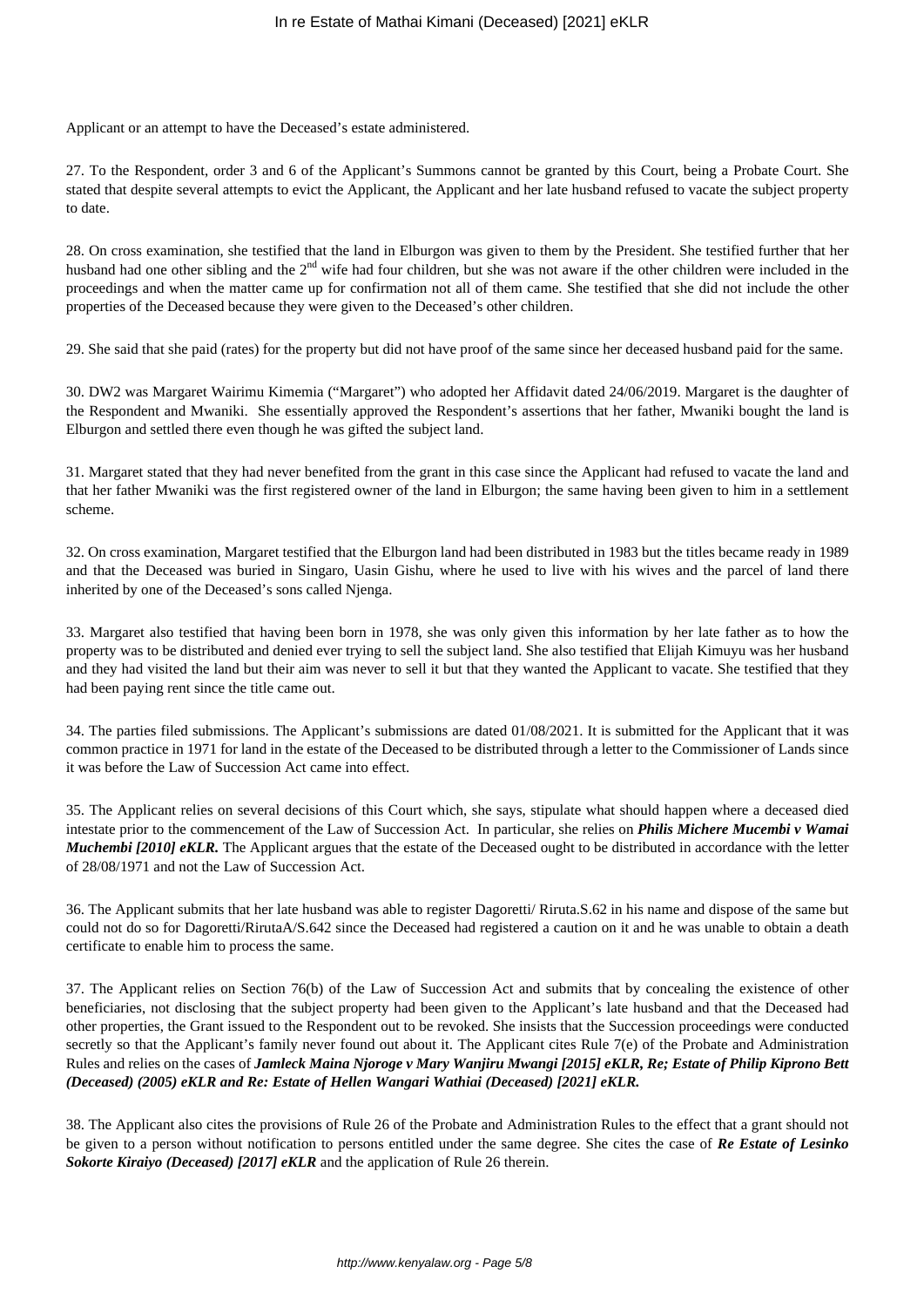### In re Estate of Mathai Kimani (Deceased) [2021] eKLR

39. The Applicant submits that upon revocation, the issue of distribution of Dagoretti/Rirutaa/S.642 does not arise since the same was already distributed by the Deceased, who died prior to the enactment of the Law of Succession Act. In the alternative, the Applicant submits that the suit should be heard afresh to establish those who should benefit from the Deceased's estate and all the assets belonging to the estate.

40. The Respondent's submissions are dated 06/10/2021. The Respondent submits that since Mwaniki died intestate, she succeeded his rights and powers to the estate of the Deceased herein under the provisions of Section 79 and 82 of the Laws of Succession Act.

41. The Respondent also submits that the Suit Property formed part of the Deceased's estate but had been gifted to the Respondent's husband who was yet to transfer it, unlike the land in Elburgon which belonged to Mwaniki.

42. It is also the Respondent's submission that the transfer of the property having been done after the confirmation of the Grant, the issue of intermeddling does not arise. She relies on *Abuya Awino (Deceased) [2019]eKLR.* Instead, the Respondent says, it is the Applicant who has been intermeddling with the estate of the Deceased in the pretext of having a confirmed grant, when the property in that grant is described differently from the subject property, in essence, contravening the provisions of Section 45 of the Law of Succession Act.

43. The Respondent argues that the grant was procedurally obtained as required under Section 51 of the Law of Succession Act and does not therefore meet the criteria for revocation set out under Section 76 of the Law of Succession Act. She cites the case of *Re Estate of Agwang Wasiro (Deceased) [2020].*

44. The Respondent also submits that the payment of statutory fees is not proof of ownership and the payment of land rates and rent by the Applicant does not mean the Applicant owns the property.

45. The Respondent argues the Applicant is therefore not entitled to the reliefs sought and that the property cannot revert to the Applicant since she never owned it in the first place. She cites the case of *Estate of Alois Abuya Awino (Deceased) [2019] eKLR.* 

46. Lastly, the Respondent argues that in case the Court finds it fit to revoke the grant herein, then the subject property ought to be distributed equally to the parties herein. The Respondent cites the case of *Chebet Kimugai v Margaret Chepkiror Charito [2017] eKLR*

47. From the foregoing, there two issues for determination. First, whether the Law of Succession Act Applies to the Deceased's estate and secondly, whether Grant of Letters of Administration on 12/11/2008 and confirmed on 18/02/2011 should be revoked and consequently, whether the title issued to the Respondent ought to be cancelled.

48. The Deceased died in 1969, before the commencement of the Law of Succession Act. Section 2(2) of the Law of succession Act provides as follows:

*The estates of persons dying before the commencement of this Act are subject to the written laws and customs applying at the date of death, but nevertheless the administration of their estates shall commence or proceed so far as possible in accordance with this Act.*

49. This is to say that although the Law of Succession Act is not applicable to his estate, the Court is to proceed with its administration in as far as possible in accordance with the Act.

50. The Applicant is seeking revocation of the grant on the grounds that the same was obtained through concealment of material facts, to wit exclusion of the Deceased's other properties, concealment of John and other beneficiaries and that the subject property had been given to John. This would fall under Section 76(b) of the Law of Succession Act.

51. The evidence tendered in the trial yields the following conclusions:

a. While Mwaniki disclosed the existence of John and two other beneficiaries in his Petition for Letters of Administration Intestate, he did not disclose the names of all the beneficiaries to the estate. It is also apparent that he did not inform or obtain the consent of the other beneficiaries to petition for the Letters of Administration.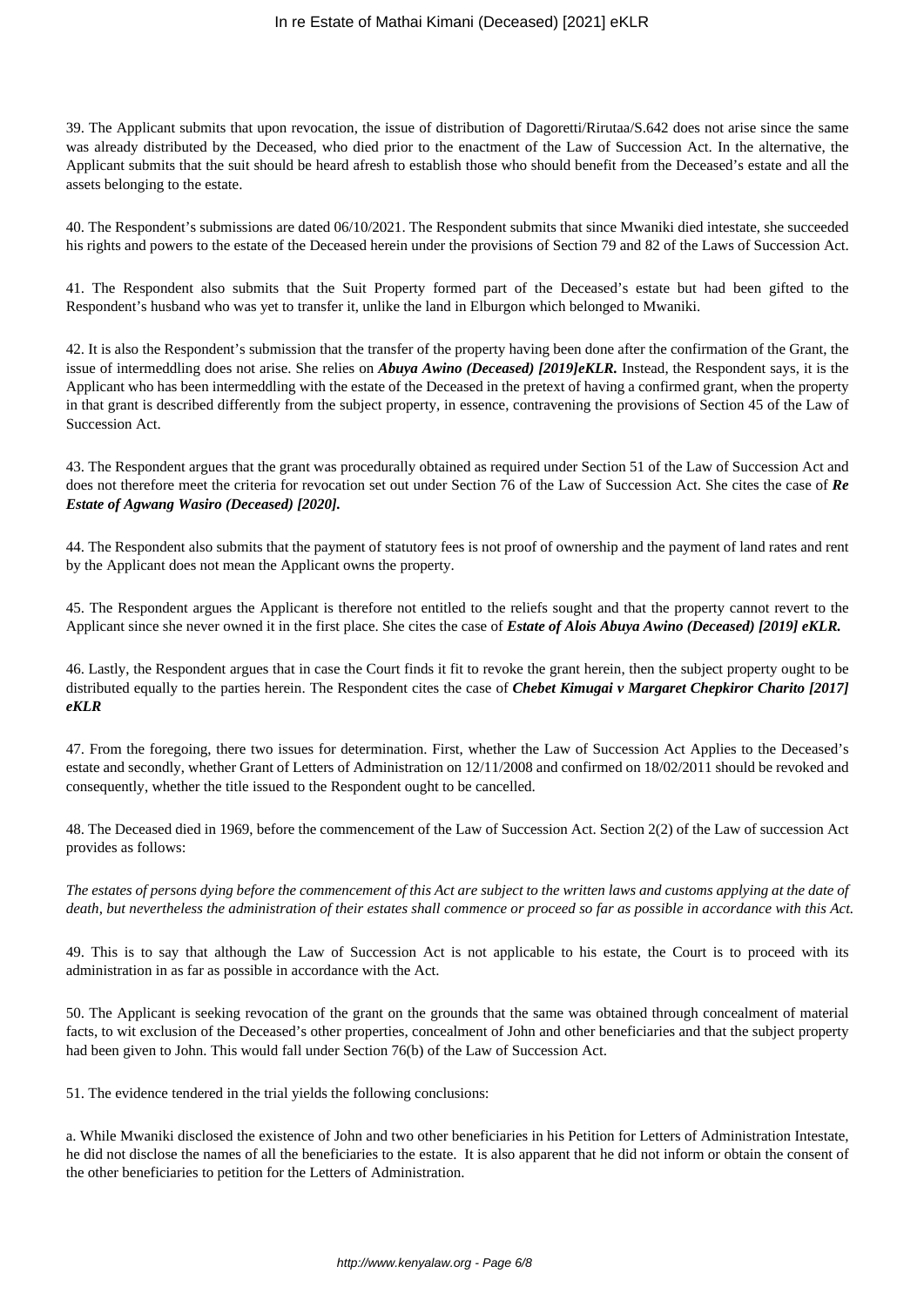b. It is also apparent that the Petition for Letters of Administration intestate as filed, as well as subsequent filings in Court did not include a comprehensive list of all the assets owned by the Deceased.

c. When the Respondent applied to be substituted as the Administrator in the estate herein, she did not name the other beneficiaries to the estate. Instead, she named her own children as beneficiaries. While her children are beneficiaries to the estate of her husband, they are not direct beneficiaries to the estate herein.

d. There is no evidence that the Respondent served or informed the other beneficiaries to the estate of the Deceased herein – including John – of her application to be substituted.

e. When the Respondent filed her Summons for Confirmation of Grant, again, she mis-names her own children as beneficiaries to this estate and failed to name or serve the other beneficiaries to the estate – including John.

f. Whereas the Applicant has amply demonstrated that she and John have lived in the Suit Property since at least 1983, the question whether the Suit Property had been bequeathed to John by the Deceased during his lifetime remains open. Not enough material has been placed before the Court for a definitive finding on the question. This would impinge on the question of distribution of the Suit Property.

52. The obvious fact here is that the Respondent (and earlier, her husband), failed to disclose material facts to the Court when petitioning for letters of Administration, and in later filings. The first duty a Petitioner has when filing for letters of administration is to inform the Court of all material facts. In the instant case, the existence of other beneficiaries also amounts to a material fact. The Applicant and John were not just any other third parties who were to wait be notified by a Gazette Notice of the existence of the Succession proceedings. In *Benson Champu Kaparewo v Rabeca Chepkuto Kiperenge [2019] eKLR*, the Court of Appeal held that the exclusion of a Beneficiary from succession proceedings amounted to concealment of material facts.

53. The Respondent's claim that the Applicant or John never tried to administer the estate of the Deceased cannot stand. The Respondent and her late husband knew of the existence of John and the Applicant and had several chances to cite them or involve them in the proceedings but chose not to. This is enough to trigger the revocation of the Letters of Administration granted herein. Since the Respondent proceeded to utilize the Certificate of Grant issued herein to effect a transfer of the property of the Deceased to herself, and since the Certificate of Grant was unlawfully obtained, it follows that the transfer of property to herself cannot stand. It, too, must be un-done. Nothing comes out of an illegality. *Ex dolo malo non oritur actio*: no action arises from deceit or illegality.

54. From the foregoing, the disposition of the case will be as follows:

**i. The Grant of Letters of Administration issued on 12/11/2008 and confirmed on 18/02/2011 is hereby revoked**.

**ii. Either party to be at liberty to file for Letters of Administration to include all the other Beneficiaries and properties of the Deceased. The proper distribution of the asset(s) of the Deceased will be determined in that cause.**

**iii. The title to DAGORETTI/RIRUTA/S.642 currently held by the Respondent be and is hereby cancelled.**

**iv. This being a family matter each party shall bear their own costs.** 

# **DATED AND DELIVERED AT NAKURU THIS 20TH DAY OF DECEMBER 2021**

**.....................................**

#### **JOEL NGUGI**

#### **JUDGE**

**NOTE:** This judgment was delivered by video-conference pursuant to various Practice Directives by the Honourable Chief Justice authorizing the appropriate use of technology to conduct proceedings and deliver judgments in response to the COVID-19